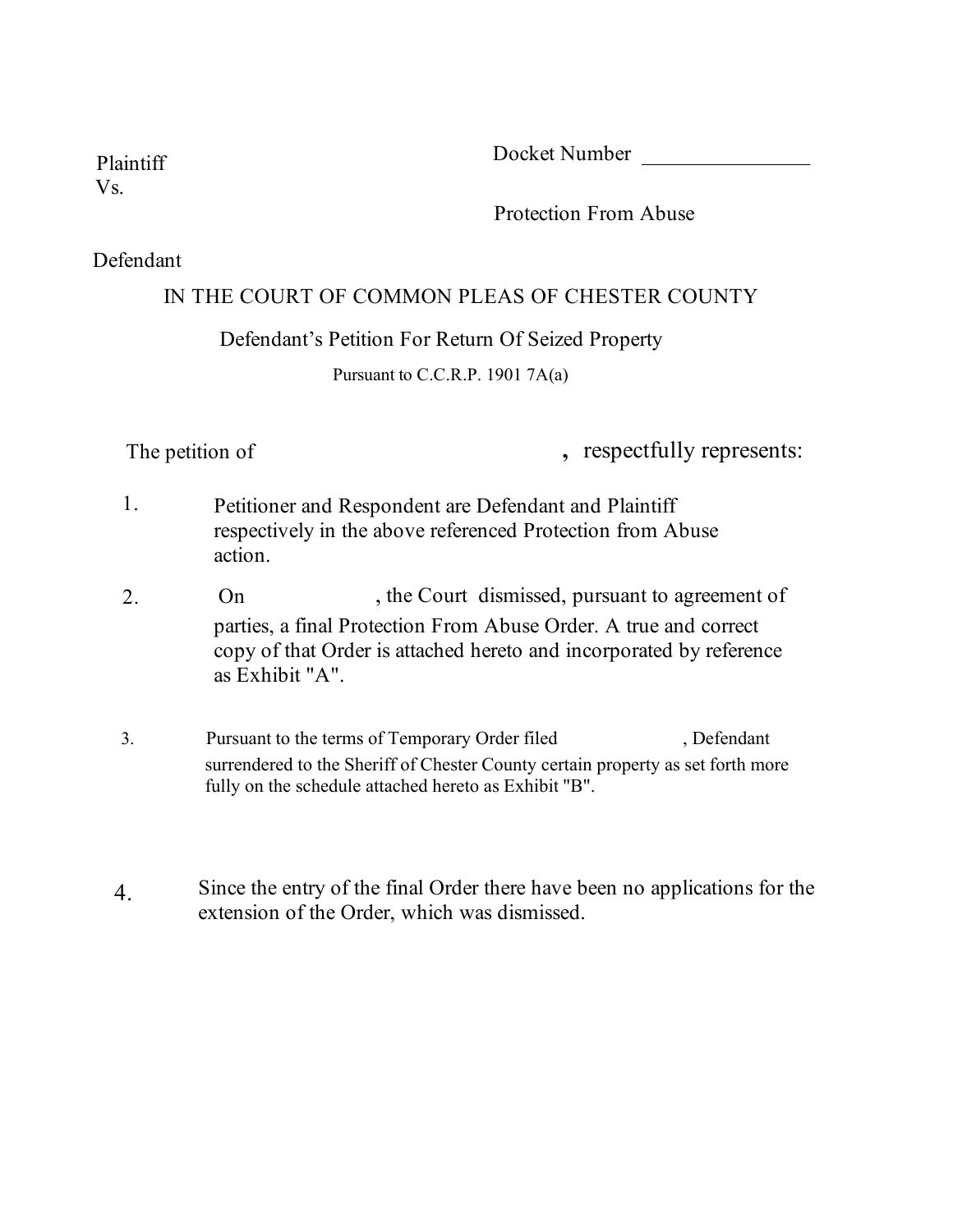**WHEREFORE,** Petitioner respectfully requests this Honorable Court enter an Order directing the Sheriff of Chester County to return all personal property of the Defendant.

Petitioner

## VERIFICATION

I verify that the statements made in the foregoing document are true and correct to the best of my knowledge, information and belief. I understand that false statements herein are made subject to the penalties of 18 Pa. C.S. *Clease print and sign each page on the Petitioner line.*)<br>  $\overline{\text{Petitioner}}$ <br>  $\overline{\text{Petitioner}}$ <br>  $\overline{\text{Petitioner}}$ <br>  $\overline{\text{Petitioner}}$ <br>  $\overline{\text{Petitioner}}$ <br>  $\overline{\text{Petitioner}}$ <br>  $\overline{\text{Pet function}}$ <br>  $\overline{\text{Pet function}}$   $\overline{\text{Pet function}}$   $\overline{\text{Pet function}}$   $\overline{\text{Pet function}}$   $\overline{\text$ 

*The day you present this Praecipe For Determination to the*

Date

*(Please print and sign each page on the Petitioner line.)*

Petitioner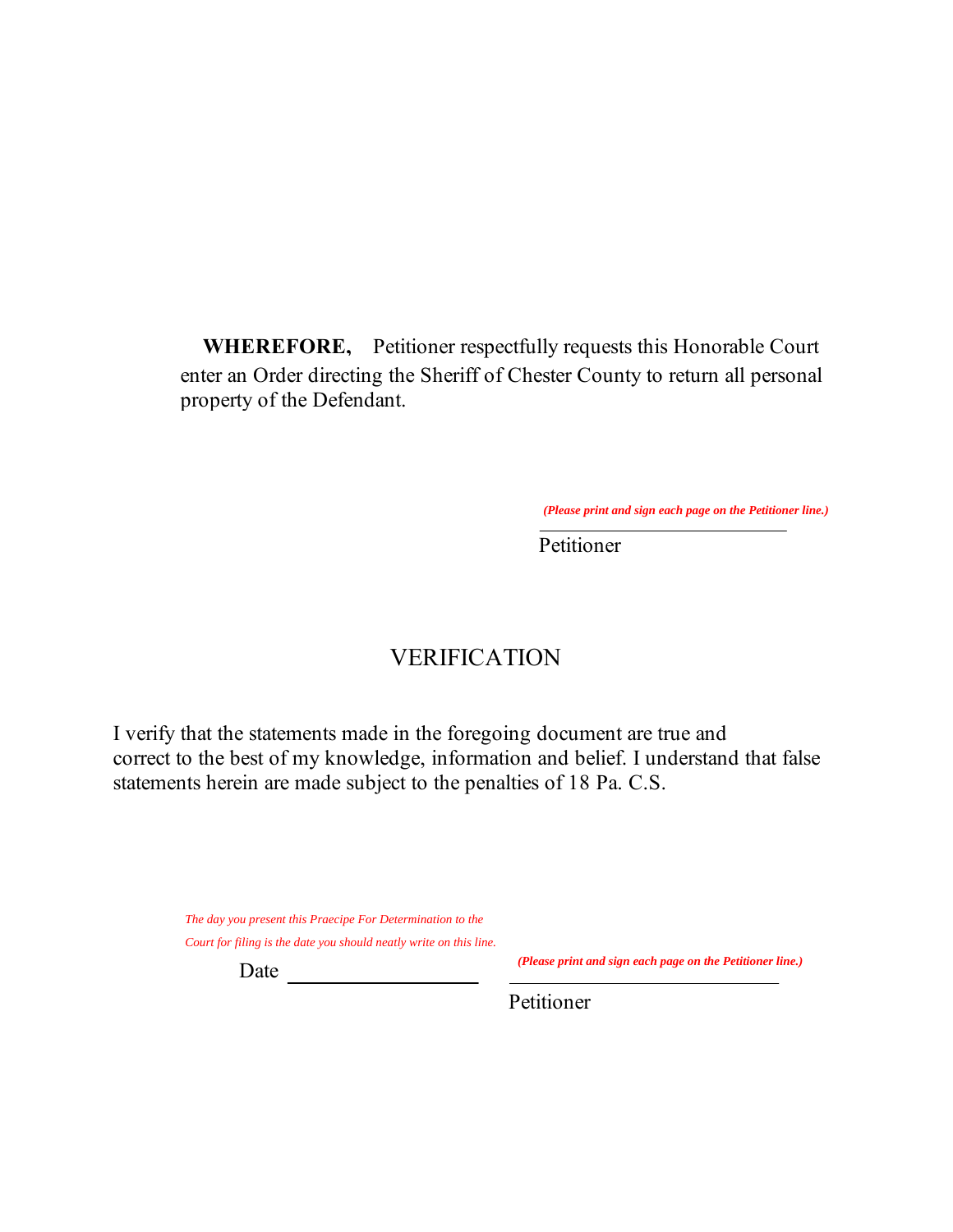Plaintiff Docket Number

Vs.

Defendant

Protection From Abuse

## IN THE COURT OF COMMON PLEAS OF CHESTER COUNTY

## **RULE**

AND NOW, this \_\_\_\_\_\_\_\_day of \_\_\_\_\_\_\_\_\_\_\_\_\_\_\_\_\_\_\_\_\_\_\_\_\_\_, 20\_\_,

upon consideration of within Petition for Return of Seized Property, a Rule is hereby issued upon the Respondent to show cause why the prayer of the Petition should not be granted.

Rule returnable on the  $\_\_\_\_$ , day of  $\_\_\_\_\_\_$ , 20, with hearing

on the \_\_\_\_\_\_ , day of \_\_\_\_\_\_\_\_\_\_\_\_\_\_\_\_\_ , 20\_\_\_ , at \_\_\_\_\_\_\_\_\_ , AM/PM in

 Courtroom # \_\_\_\_\_\_\_\_\_\_ , at the Chester County Justice Center, 201 W. Market Street West Chester, Pennsylvania.

 Respondent is advised the well-pled facts of the petition shall be admitted unless a response specifically denying same is filed by the close of Court on or before the Rule returnable date set forth above.

BY THE COURT: \_\_\_\_\_\_\_\_\_\_\_\_\_\_\_\_\_\_\_\_\_\_\_\_\_\_\_\_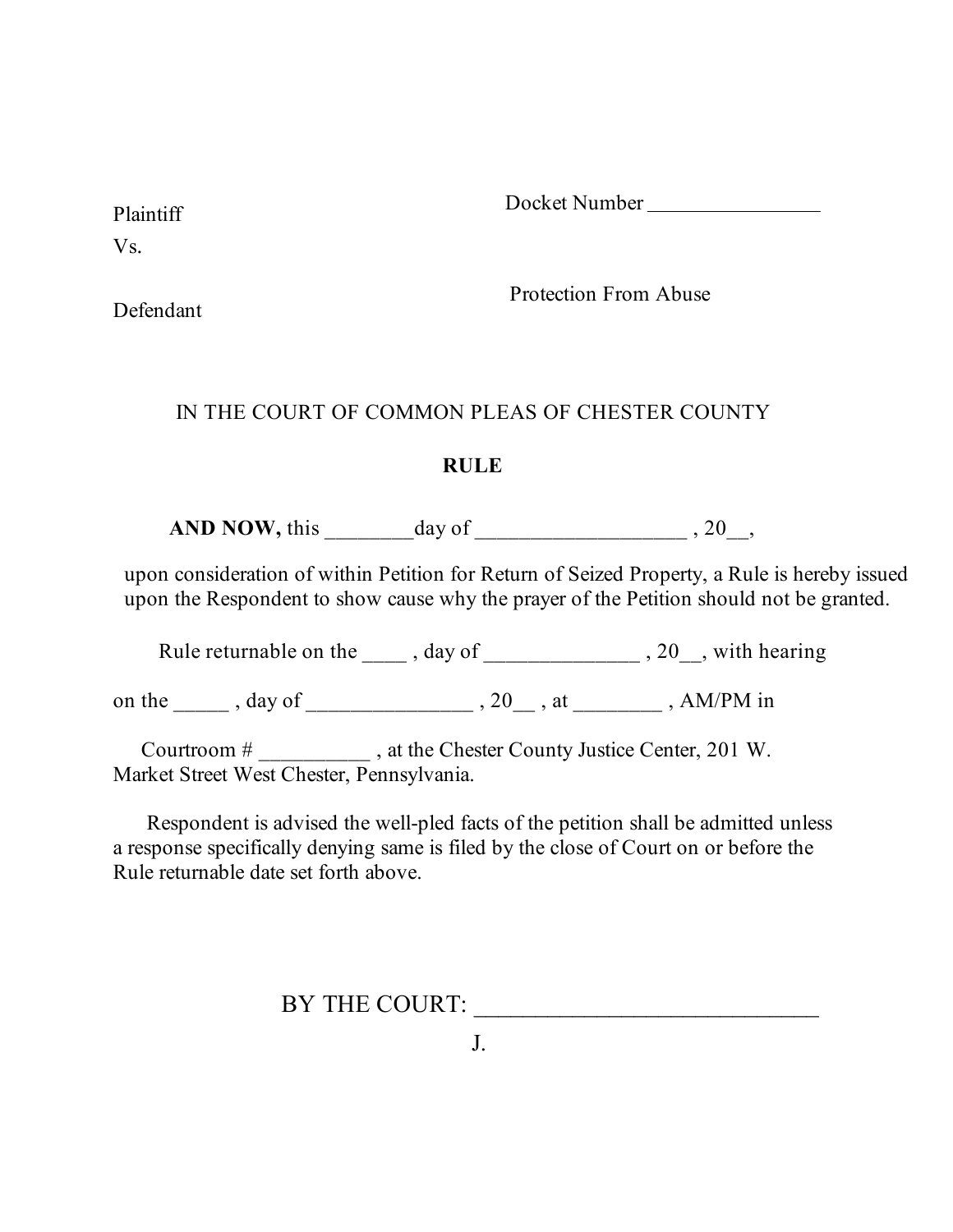Docket Number

Plaintiff

Vs.

Protection From Abuse

Defendant

## IN THE COURT OF COMMON PLEAS OF CHESTER COUNTY

# PRAECIPE FOR DETERMINATION

TO THE PROTHONOTARY:

Kindly submit the following matter to the assigned Judge for determination:

DEFENDANT'S PETITION FOR RETURN OF SEIZED PROPERTY PURSUANT TO C.C.R.P. 1901.7A.(a)

The day you present this Praecipe For Determination to the Court for filing is the date you should neatly write on this line.

Dated

*(Please print and sign each page on the Petitioner line.)*

Petitioner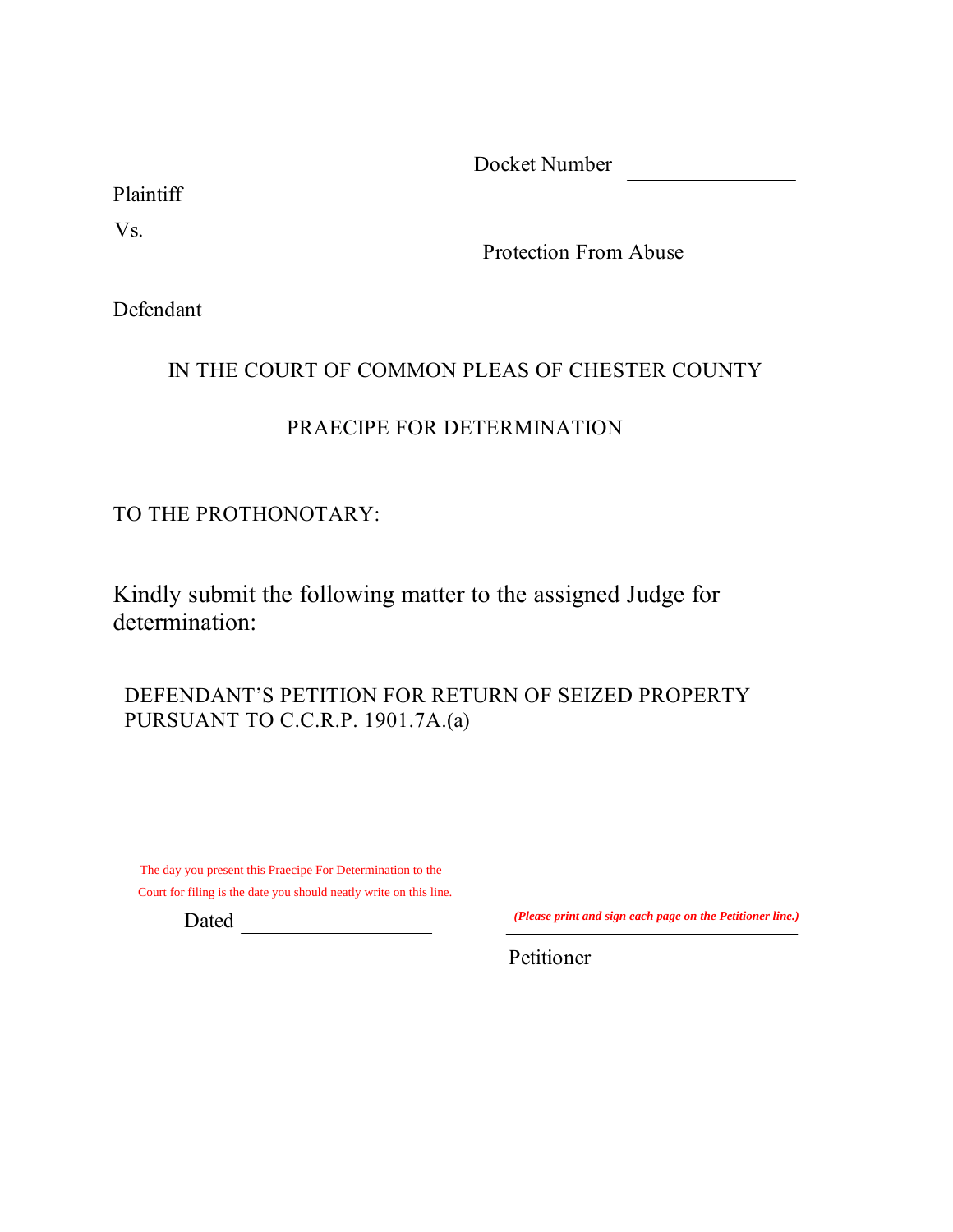Plaintiff Docket Number

Vs. Protection from Abuse

Defendant

## IN THE COURT OF COMMON PLEAS OF CHESTER COUNTY

# **ORDER**

**AND NOW, this \_\_\_\_\_\_\_\_ day of \_\_\_\_\_\_\_\_\_\_\_\_\_\_\_\_\_\_\_\_ , 20\_\_,** 

**upon consideration of the attached petition it is hereby ORDERED that the Sheriff of Chester County is directed to return all personal property of the Defendant as set forth more fully in this petition.**

BY THE COURT:

J.